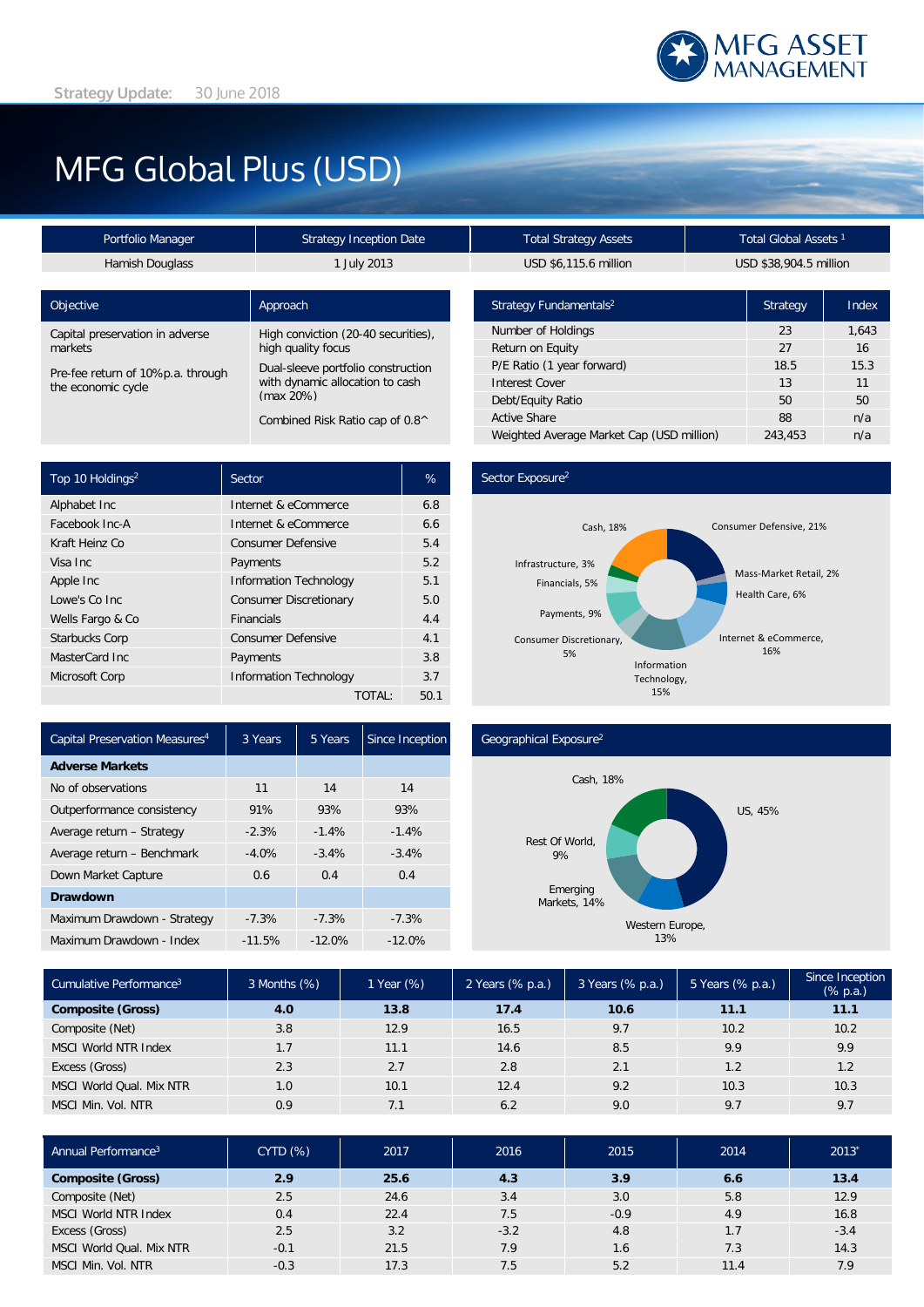| Supplementary Statistical Measures 5 | 3 Years | 5 Years | Since Inception |
|--------------------------------------|---------|---------|-----------------|
| Beta                                 | 0.8     | 0.9     | 0.9             |
| Tracking Error (% p.a.)              | 4.2%    | 4.0%    | 4.0%            |
| Standard Deviation - Strategy        | 9.5%    | 9.5%    | 9.5%            |
| <b>Information Ratio</b>             | U.5     | 0.3     | 0.3             |

1 Comprised of all Global Strategies.

2 The data is based on a representative portfolio for the strategy. The representative portfolio changed in July 2017 due to the closure of the former representative portfolio. Sectors are internally defined. Geographical exposure is calculated on a look through basis based on underlying revenue exposure of individual companies held within the portfolio. The Index is the MSCI World NTR Index. Refer to the Important Notice below for further information.

3 Returns are for the Global Plus Composite and denoted in USD. Performance would vary if returns were denominated in a currency other than USD. Refer to the GIPS Disclosure section below for<br>further information. Composite

measured monthly. 5 Supplementary Statistical Measures Beta, Tracking Error and Information Ratio are calculated in USD using the MSCI World NTR Index.

^ Combined risk ratio is a measure of relative beta and relative drawdown to MSCI World NTR USD Index. Please contact MFGAM should you wish for further details on the calculation.

\* Returns are only for part year.

#### **IMPORTANT NOTICE**

This material is being furnished to you to provide summary information regarding Magellan Asset Management Limited 'doing business as'/'trading as' MFG Asset Management ('MFG Asset Management') and an investment fund or investment strategy managed by MFG Asset Management ('Strategy'). No distribution of this material will be made in any jurisdiction where such<br>distribution is not authorised or is unl tax, investment or other advice.

The investment program of the Strategy presented herein is speculative and may involve a high degree of risk. The Strategy is not intended as a complete investment program and is<br>suitable only for sophisticated investors w be volatile. The past performance of the Strategy is not necessarily indicative of future results and no person guarantees the performance of the Strategy or the amount or timing of any return from it. There can be no assurance that the Strategy will achieve any targeted returns, that asset allocations will be met or that the Strategy will be able to implement its investment Strategy or achieve its investment objective. The management fees, incentive fees and allocation and other expenses of the Strategy will reduce trading profits, if any, or increase losses.<br>The Strategy will have limited li interests in the Strategy. In making an investment decision, you must rely on your own examination of any offering documents relating to the Strategy.

No representation or warranty, express or implied, is made with respect to the correctness, accuracy, reasonableness or completeness of any of the information contained in this material. This information is subject to change at any time and no person has any responsibility to update any of the information provided in this material. MFG Asset Management will not be<br>responsible or liable for any losses, whet

This material is strictly confidential and is being provided to you solely for your information and must not be copied, reproduced, published, distributed, disclosed or passed to any other<br>person at any time without the pr trademarks of their respective owners. Nothing contained herein should be construed as granting by implication, or otherwise, any licence or right to use any trademark displayed without the written permission of the owner.

<u>United Kingdom</u> - This material does not constitute an offer or inducement to engage in an investment activity under the provisions of the Financial Services and Markets Act 2000 (FSMA).<br>This material does not form part o type of investment product or service. This material or any part of it, or the fact of its distribution, is for background purposes only. This material has not been approved by a person authorised under the FSMA and its distribution in the United Kingdom and is only being made to persons in circumstances that will not constitute a financial promotion for the purposes of<br>section 21 of the FSMA as a result

United States of America - This material is not intended as an offer or solicitation for the purchase or sale of any securities, financial instrument or product or to provide financial services. It is not the intention of MFG Asset Management to create legal relations on the basis of information provided herein. Where performance figures are shown net of fees charged to clients, the performance has been reduced by the amount of the highest fee charged to any client employing that particular strategy during the period under consideration. Actual fees may vary depending on, among other things, the applicable fee schedule and portfolio size. Fees are available upon request and also may be found in Part II of MFG Asset Management's Form ADV.

The MSCI World Index (Net) is a free-float adjusted market capitalization weighted index that is designed to measure the equity performance of 24 developed markets. Index results assume<br>the reinvestment of all distribution treaties

#### **GLOBAL INVESTMENT PERFORMANCE STANDARDS (GIPS®) DISCLOSURE**

Magellan Asset Management Limited, doing business as MFG Asset Management in jurisdictions outside Australia and New Zealand, (MFG Asset Management) claims compliance with the Global Investment Performance Standards (GIPS ®)

For the purpose of complying with GIPS, the Firm is defined as all discretionary portfolios managed by MFG Asset Management.

The Global Plus composite is a concentrated global equity strategy investing in high quality companies (typically 20-40 stocks). High quality companies are those companies that have sustainable competitive advantages which translate into returns on capital materially in excess of their cost of capital for a sustained period of time. The investment objectives of the Global Plus strategy are to earn superior risk adjusted returns through the business cycle whilst minimising the risk of a permanent capital loss. The minimum market capitalisation for a stock to be included is US\$25 billion. The composite was created in July 2013.

To achieve investment objectives, the composite may also use derivative financial instruments including, but not limited to, options, swaps, futures and forwards. Derivatives are subject to the risk of changes in the market price of the underlying securities instruments, and the risk of the loss due to changes in interest rates. The use of certain derivatives may have a leveraging<br>effect, which may increase t

A list of composites and descriptions, as well as policies for valuing investments, calculating performance, and preparing compliant presentations are available upon request by emailing client.reporting@magellangroup.com.au

The representative portfolio is an account in the composite that closely reflects the portfolio management style of the strategy. Performance is not a consideration in the selection of the representative portfolio. The characteristics of the representative portfolio may differ from those of the composite and of the other accounts in the composite. Information regarding the<br>representative portfolio and the ot

The USD is the currency used to calculate performance. CLOBALPLSUSD43281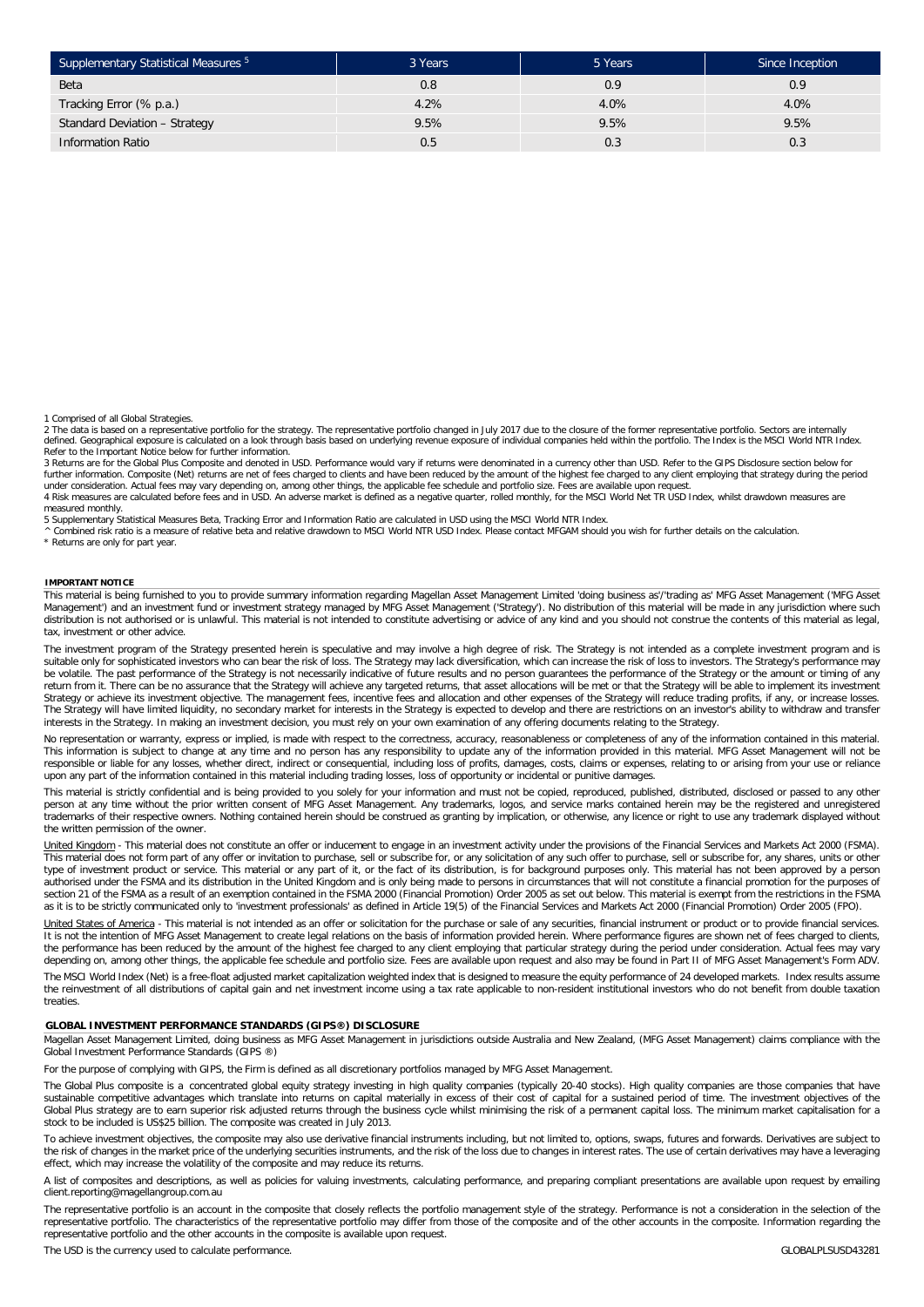# **Market Commentary**

Global stocks rose over the June quarter, to mark their eighth gain in the past nine quarters, after companies posted higherthan-expected earnings, especially the US internet giants, the US economy headed towards its 10th year of expansion, the Federal Reserve only tightened monetary policy as expected, Italy formed a workable coalition that said it wanted to stay with the euro, and Japan's central bank promised to keep up monetary stimulus. Gains were capped when US President Donald Trump imposed import restrictions that could lead to trade wars with the EU and China.

US stocks rose on buoyant company and economic news. Financial research and data company FactSet said that about 80% of companies announced earnings per share above mean estimates, the highest rate since FactSet began tracking this measure in 2008. In economic news, the Fed, as expected, in June raised the cash rate by 25 basis points to between 1.75% and 2%, the seventh rate increase since the onset of the global financial crisis. The central bank once again signalled four rate increases would be made over 2018, implying another two before the end of the year. A report showed a Fed gauge of inflation, the core personal consumption expenditure price index, rose 2% in the 12 months to May, the first time it has hit the Fed's price target since 2011. Reports pointed to the US economy expanding briskly in the June quarter, by when the economy would have completed nine years without recession. Among highlights, the jobless rate fell to an 18-year low of 3.8% in May, while retail sales grew 0.8% over the same month, their biggest gain in six months.

European stocks gained after a left-right populist coalition took control of Italy in May after elections in March (even if it is Eurosceptic), moderate Socialist Pedro Sanchez was installed as prime minister in Spain after Mariano Rajoy lost a vote of no confidence over a corruption scandal, and inflation reached the European Central Bank target of 2%, which justified the central bank's decision to end its asset buying by year end. Stocks fell steadily from mid-April highs as concerns about a trade war with the US mounted and Angela Merkel's coalition in Germany threatened to break apart over immigration policy.

Japanese stocks rose after the Bank of Japan said it would persist with monetary stimulus, reports on employment and manufacturing showed the economy might rebound from a contraction in the first quarter and the country was judged insulated from any trade wars. Chinese stocks plunged on concerns about the growing clash with the US on trade and on signs the economy is slowing. Emerging markets struggled as tighter US monetary policy boosted the US dollar and Argentina negotiated a IMF rescue.

Hathaway had bought another 75 million Apple shares. Another boost was that The South China Post also reported the Chinese government has no plans to target US firms in China in response to the Trump administrations trade threats.

# **Strategy Commentary**

The strategy recorded a positive return for the quarter. Stocks that performed best included the investments in Facebook, Visa and Apple. Facebook surged on a view that privacy issues surrounding user data wouldn't impede user and advertising growth, which showed gains in the first-quarter earnings report released in late May. Visa gained after higher consumer spending helped the payments company post higher-thanexpected revenue growth of 11.5% and 30% earnings growth for the first quarter, which prompted it to boost guidance for

fiscal 2018. Apple rallied following a result that showed an acceleration in services revenue and healthy iPhone revenue growth, an increase that was helped a few days later by news that the Warren Buffett-run Berkshire Hathaway had bought another 75 million Apple shares. Another boost was that The South China Post also reported the Chinese government has no plans to target US firms in China in response to the Trump administrations trade threats.

Stocks that lagged included the investments in Starbucks, eBay and Yum! Brands. Starbucks declined after disappointing sales growth in the US prompted the coffee chain to reduce outlets in its home market, sales growth in China disappointed and Moody's Investors Services downgraded the company's debt rating by one notch to Baa1 due to an increase in borrowing. Online retailer eBay fell after the US Supreme Court overturned a 1992 ruling that enabled internet retailers to avoid state sales taxes. Yum! Brands slid after the owner of KFC and Pizza Hut reported first-quarter comparable sales that missed estimates due to discounting across the fast-food industry.

# **Key Stock in Focus – Lowes**



## **Lowes - A new shareholder is driving a challenge to The Home Depot's No. 1 ranking in the US homeimprovement market.**

In 1946, Carl Buchan was the part owner of a hardware store in North Carolina. Anticipating a post-World War II housing boom, Buchan envisaged creating a hardware chain, so he bought out his brother-in-law. More than 70 years later, his efforts have culminated in Lowe's, the US's second-largest chain of home-improvement and hardware stores.

Buchan and his successors have done much right in the past seven decades to create a retailer with 2,154 stores across North America that in fiscal 2017 recorded a net profit of US\$3.7 billion from US\$68.6 billion in sales.

Recent times have been buoyant for Lowe's and other housingrelated businesses. The nine-year expansion of the US economy and the interrelated recovery in housing have buoyed a retail segment that has proved relatively insulated from internet disruption.

Convenience is a big reason why the industry is internet-proof. A large number of stores in close proximity to much of the population service people when they need advice on technical products. The shopping mission often includes bulky goods or urgent purchases that are best done in person. Costly consumables and DIY projects require product selection and planning, both easier done in store. On top of that, demand has been strong for home-related professionals who prefer to buy in store rather than on the internet.

The favourable environment has helped Lowe's boost revenue by 20% over the past three years though this performance of late has been more sluggish, particularly in the first quarter of 2018. The company's share price climbed 37% over the past calendar three years.